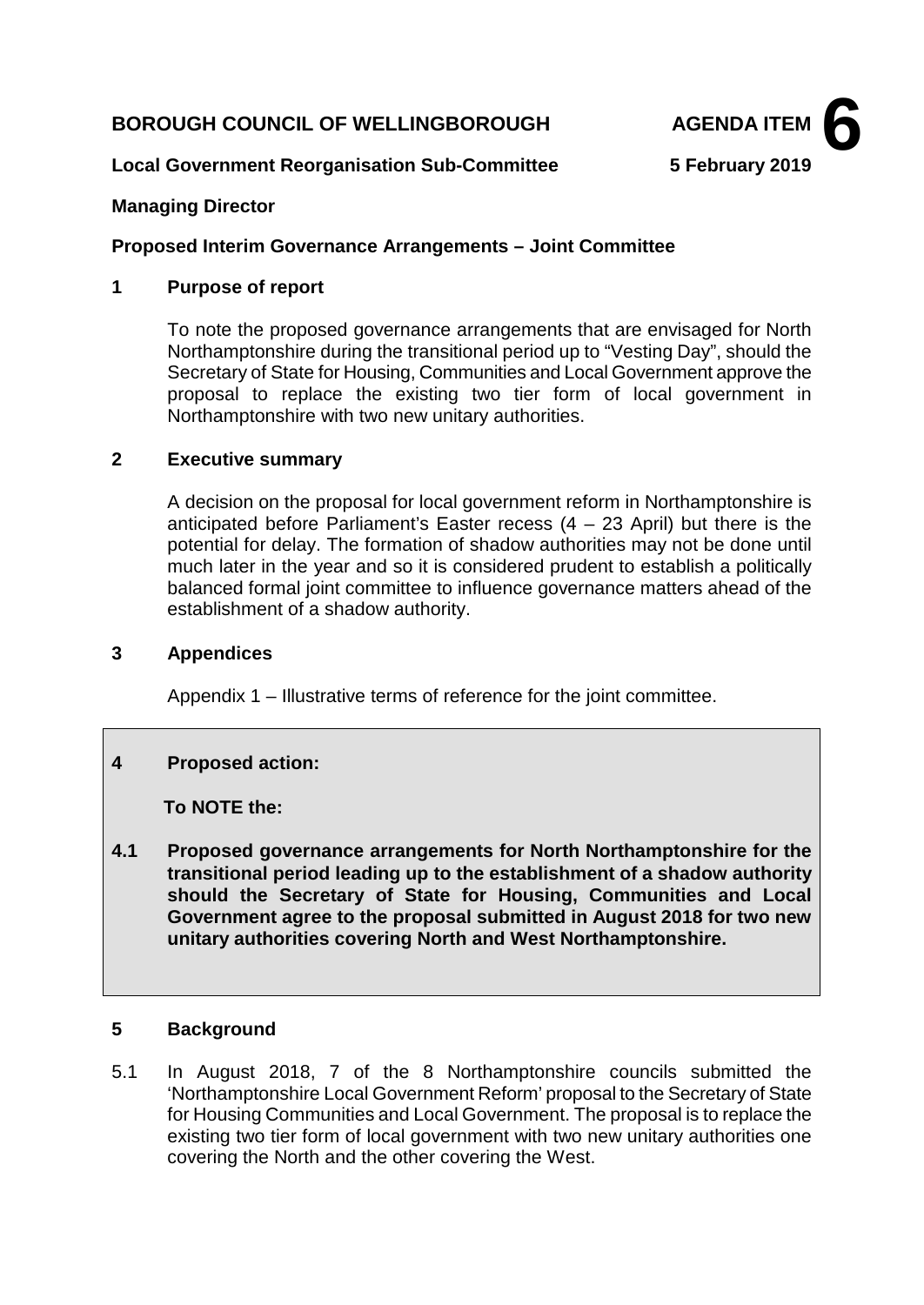- 5.2 The Secretary of State has carried out an eight week public consultation on the proposal which ended on the 25 January 2019 and is now considering the responses received. It is anticipated that a decision will be forthcoming before Parliament's Easter recess (i.e. before 4 April 2019) but could be delayed due to other urgent government business which is currently taking place.
- 5.3 If the decision is to approve the proposal and to create a new unitary authority for North Northants then a shadow unitary authority will be established by means of a Structural Change Order (SCO) from late Spring 2019, however this may be delayed. There is a significant amount to be done before "Vesting Day" (the commencement date for the new unitary authority and the corresponding winding up/dissolution of the existing councils) which is expected to be 1 April 2020 and there is a requirement for key decisions to be made during the transitional period. In order to do this new governance arrangements will need to be put in place by the sovereign councils.
- 5.4 In order to mitigate the risk of delay it is considered prudent to establish a formal joint committee to achieve consistent decision making and influence governance matters ahead of the shadow authority. If the Secretary of State does not approve the proposal then a joint committee would have no further purpose and would cease.

## **6 Discussion**

- 6.1 The key process for establishing new shadow and unitary authorities is agreement of a Structural Change Order by both Houses of Parliament. The SCO sets out the basic governance and operating principles for the shadow authority and subsequent unitary council. It will be drafted by Government officials but it is considered prudent for the councils to seek to influence the content of the SCO's. This is covered by a further report to this committee elsewhere on its agenda.
- 6.2 The risk to consistency of approach is greater without a single formal decision making body. If established, a joint committee would help provide a smooth transition towards a shadow authority, and could usefully develop recommendations for the shadow authority on statutory matters such as a constitution, a Code of Conduct for Members and the nomination of interim statutory officers.
- 6.3 Collective recommendations by a joint committee on these and other governance matters, which will be specified in the joint committees terms of reference (an illustration of which is shown at Appendix 1), would give a shadow authority the opportunity to 'hit the ground running' and it to spend more of its time preparing budgets and plans that it considers necessary or desirable for a new unitary authority. This in turn would put a new unitary authority in a better position to focus on service delivery.
- 6.4 In terms of numbers the recommendation is that the joint committee would have 3 members from each council making a committee of 15 in the North. This number has been devised to keep the joint committee to a manageable size with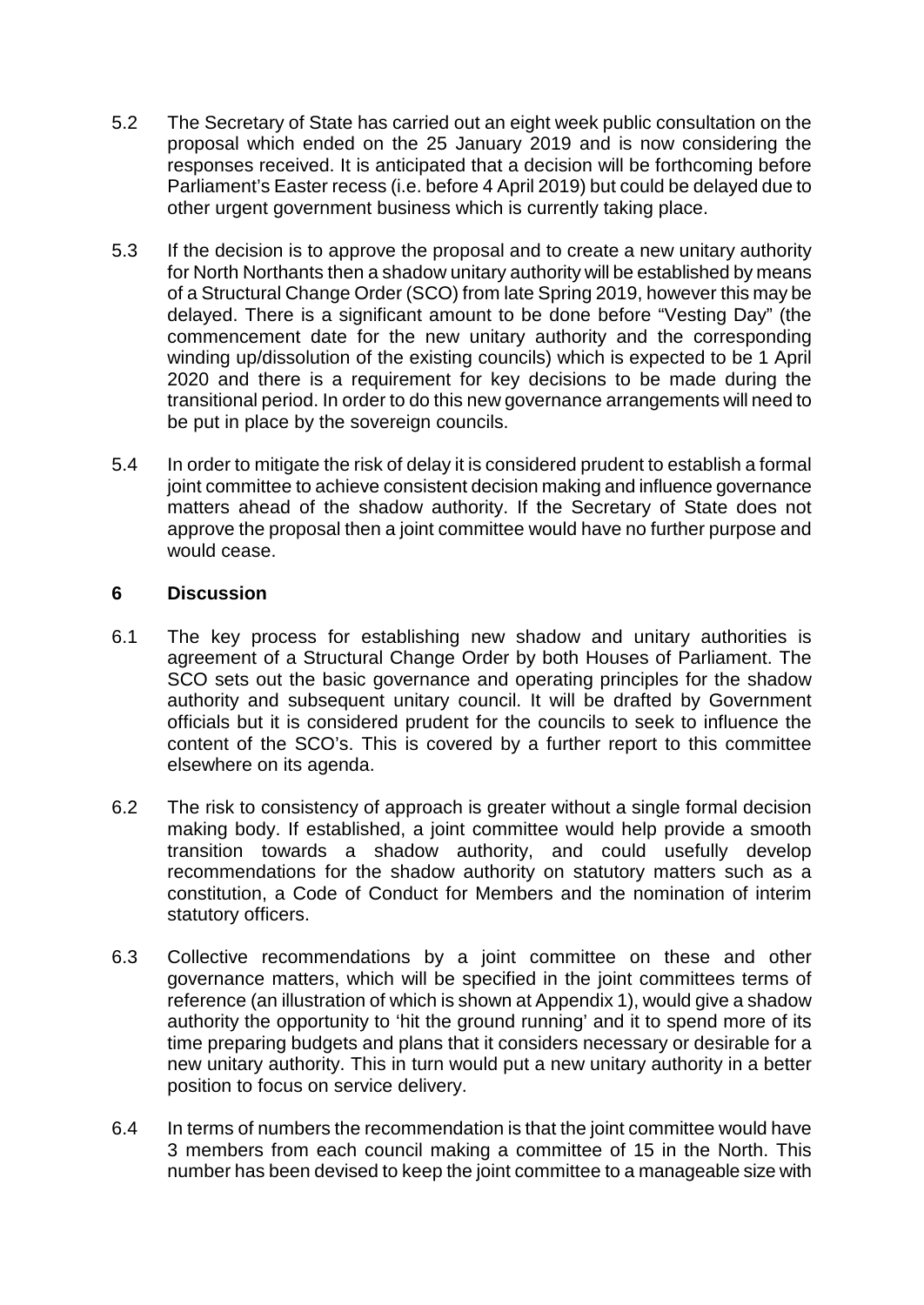appropriate representation and to respect the equal interest of all councils in securing a smooth transition for their residents, businesses and areas.

- 6.5 Under political balance rules, if a joint committee is established the appointment to it has to be made by each authority to comply with the rules. These rules apply to each council individually. It is not the balance of the collective grouping that is to be achieved rather it is the balance of each council's representation on it that has to be achieved. For this council, the political balance in establishing a joint committee would be a requirement for 2 members of the administration and 1 member of the opposition.
- 6.6 If the prospective Parliamentary timetable materialises as expected, the joint committee would likely only meet on a couple of occasions before a shadow authority is established. However, there is the possibility of delay in Government decision making, particularly to the laying and agreeing of the SCO, making it prudent to establish a joint committee in any event. If the ultimate decision is not to lay the SCO or the SCO was not agreed, the joint committee would have no further purpose and would cease.
- 6.7 It is proposed that the Chairman of the joint committee be elected by the committee at its inaugural meeting.
- 6.8 The joint committee would be as per a conventional committee in compliance with national rules.
- 6.9 No decisions on the creation of or terms of reference for a joint committee have yet been agreed. These will be presented to the steering groups for discussion and recommendations made for each sovereign council to agree.

## **7 Legal powers**

- 7.1 Section 101(5) of the Local Government Act 1972, enables a local authority to enter into arrangements for the discharge of its functions jointly with, or by, one or more other authorities.
- 7.2 Section 102 of the Local Government Act 1972 empowers local authorities to appoint a joint committee to discharge functions of the councils or to advise councils. It is for full council to establish such a joint committee.

## **8 Financial and value for money implications**

- 8.1 Under the Local Government Act 1972, the expenses incurred by a joint committee shall be defrayed by the constituent councils in such proportions as they may agree or, in the case of disagreement, by an arbitrator appointed by the Secretary of State.
- 8.2 It is proposed that the costs be defrayed in proportion to the number of members appointed to the joint committee by each council i.e. equally. These would be funded from existing budgets as no additional remuneration is identified.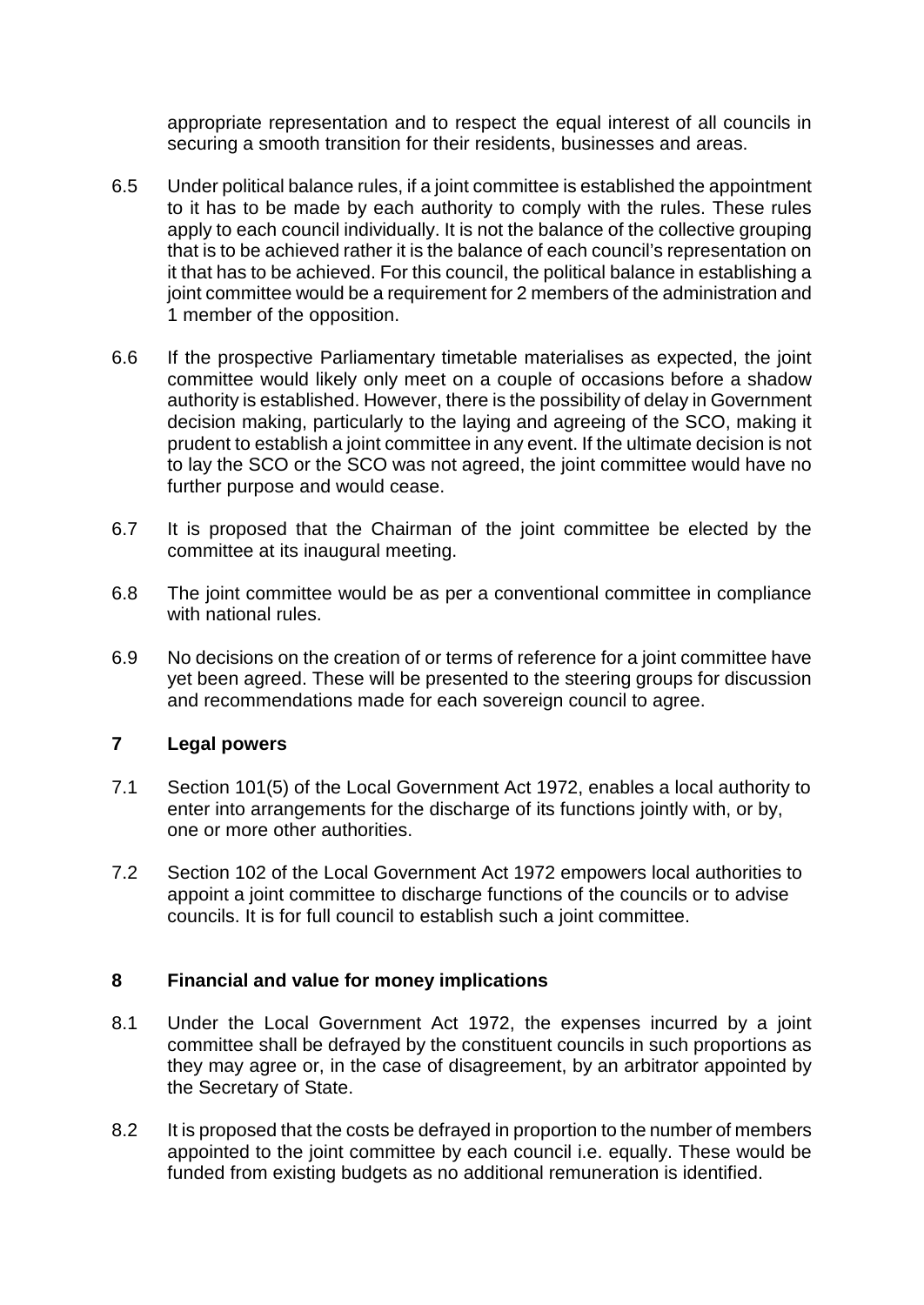### **9 Risk analysis**

| <b>Nature of risk</b>    | <b>Consequences if</b> | Likelihood of | <b>Control</b> |
|--------------------------|------------------------|---------------|----------------|
|                          | realised               | occurrence    | measures       |
| Delay in a decision      | It may not be          | medium        | Establish a    |
| on the proposal for      | possible to            |               | formal joint   |
| local government         | prepare                |               | committee      |
| reform in                | everything             |               |                |
| Northamptonshire or      | required by the        |               |                |
| delay in laying or       | new unitary            |               |                |
| agreeing the             | authority by           |               |                |
| <b>Structural Change</b> | Vesting Day of 1       |               |                |
| Order                    | April 2020             |               |                |

#### **10 Implications for resources**

Support to the joint committee would be given by existing personnel from one or more of the councils. This will be clarified in a formal agreement and could be from a single lead governance team or the governance team of the council where the meeting is being held if rotated.

#### **11 Implications for stronger and safer communities and equalities**

Whatever the council does and however it makes its decisions, the impact on our communities is of paramount importance. The proposals here should not have any adverse impact on our communities or on how the council meets its statutory duties relating to equalities and other legislation. Indeed, by having more efficient governance arrangements it is likely that the council will serve its communities even better.

## **12 Author and contact officer**

Liz Elliott, Managing Director

#### **13 Consultees**

Julie Thomas, Monitoring Officer Karen Denton, Assistant Director

## **14 Background papers**

Submission to the Secretary of State for Housing Communities and Local Government of the 'Northamptonshire Local Government Reform Proposal'. (August 2018)